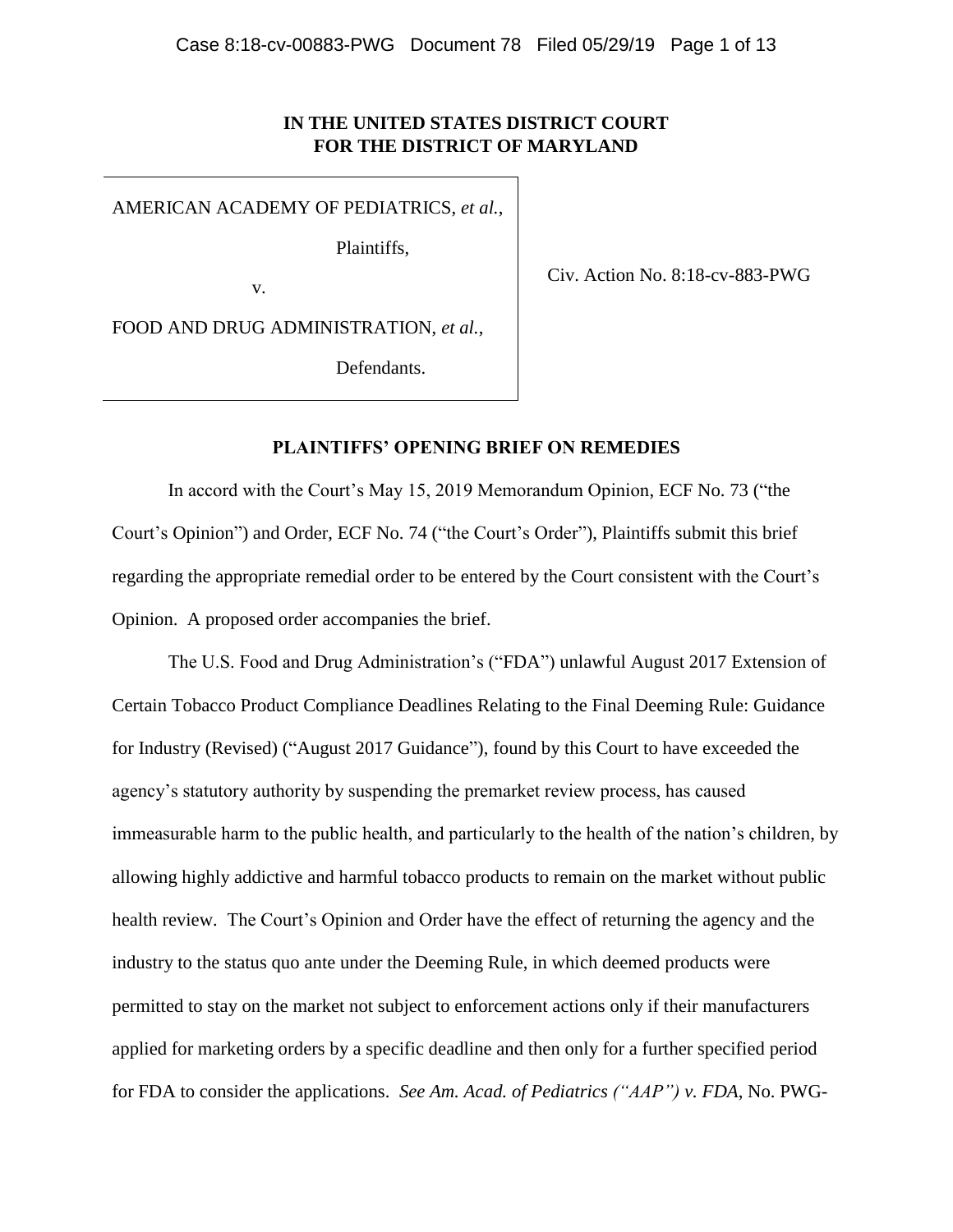### Case 8:18-cv-00883-PWG Document 78 Filed 05/29/19 Page 2 of 13

18-883, 2019 WL 2123397 (D. Md. May 15, 2019); Deeming Rule, 81 Fed. Reg. 28,974, 28,976 (May 10, 2016). However, those deadlines and time limits have long ago expired. This Court should implement a remedy that sets a new timetable for premarket review that effectuates the intent of the Deeming Rule to the extent possible and thus serves the public health objectives of the TCA. Thus, the appropriate remedy is an order that promptly restarts the premarket review process and prevents any further postponement of the effective dates for premarket review that would continue to expose the public, and particularly our young people, to precisely the health risks that the Family Smoking Prevention and Tobacco Control Act was enacted to prevent. *See*  Family Smoking Prevention and Tobacco Control Act ("TCA" or "Tobacco Control Act"), Pub. L. No. 111-31, § 2(1), 123 Stat. 1776, 1777 (2009).

As set out in detail below, it is Plaintiffs' position that the Court's action vacating the August 2017 Guidance should be accompanied by the entry of a remedial order that (1) prevents FDA from further delaying the prompt implementation of the premarket review provisions of the statute; (2) limits the time period during which any newly deemed tobacco product on the market as of the effective date of the Deeming Rule can stay on the market without a marketing order; and (3) requires FDA to report regularly to the Court on its implementation of premarket review and enforcement of the TCA requirements against companies marketing their products without a required marketing order, to ensure that FDA does not accomplish through inaction what it has sought to do through unlawful regulation. The Court should also retain jurisdiction to enforce the order. A remedy built on these objectives is required to implement, albeit belatedly, the mandatory premarket review provisions of the TCA and enable FDA to meet the Act's public health objectives.

2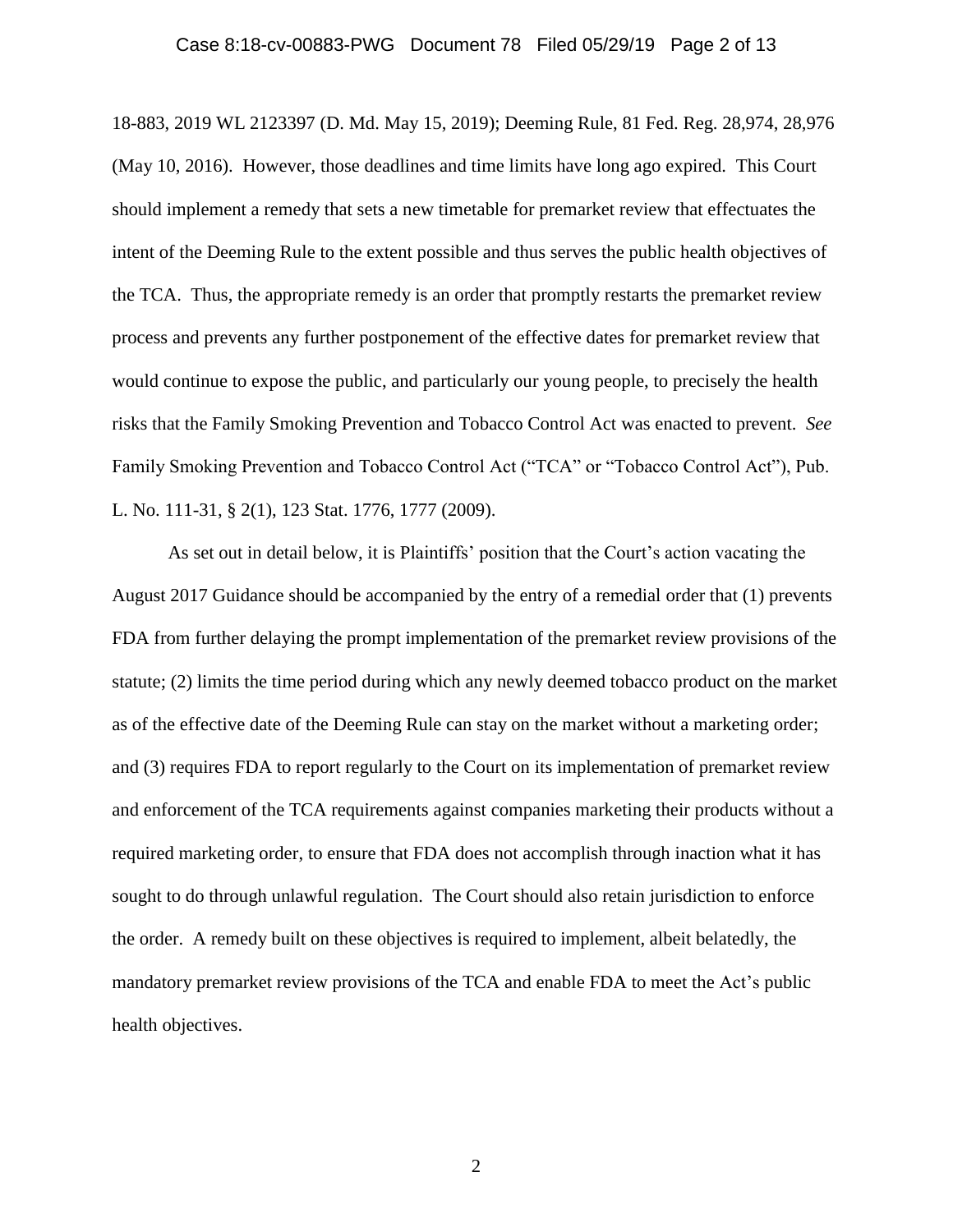# **I. The Court's Opinion Provides The Framework For The Appropriate Remedial Order.**

The Court's opinion reached four legal conclusions that provide the framework for the entry of an appropriate remedial order.<sup>1</sup>

First, the Court concluded that FDA's "wholesale suspension" of the mandatory statutory premarket application filing and FDA authorization requirements until 2021 (for cigars and other combustible products) and 2022 (for e-cigarettes), or later, in the August 2017 Guidance, was not an exercise of agency enforcement discretion insulated from judicial review, but rather constituted a reviewable rule amendment or revocation. S*ee AAP*, 2019 WL 2123397, at \*16. In this connection, the Court noted that the August 2017 Guidance not only extended the deadlines for premarket applications to be filed, it also provided for a "continued compliance period" pending review of certain applications, that would run until the agency rendered a decision. *See id.* at \*5. In contrast, the Deeming Rule had generally limited the "continued compliance period" to one year following the submission of the application, regardless of whether FDA had yet acted. Deeming Rule, 81 Fed. Reg. at 28, 978.

Second, the Court concluded that, despite the boilerplate language in the August 2017 Guidance that it was "not binding" and does not "establish legally enforceable responsibilities," the Guidance represented a completed agency decision-making process, had sufficient legal consequences and imposed a sufficient burden on Plaintiffs, that it constituted final agency action subject to judicial review. *See AAP*, 2019 WL 2123397, at \*18-19.

Third, and of greatest relevance to the remedial stage of this proceeding, the Court concluded that the August 2017 Guidance was not a permissible exercise of agency enforcement discretion, but rather was an abdication of FDA's statutory responsibility to review new tobacco

<sup>&</sup>lt;sup>1</sup> This discussion will not review the Court's determination that the Plaintiffs had standing to bring this action, as it is less relevant to the remedies issue.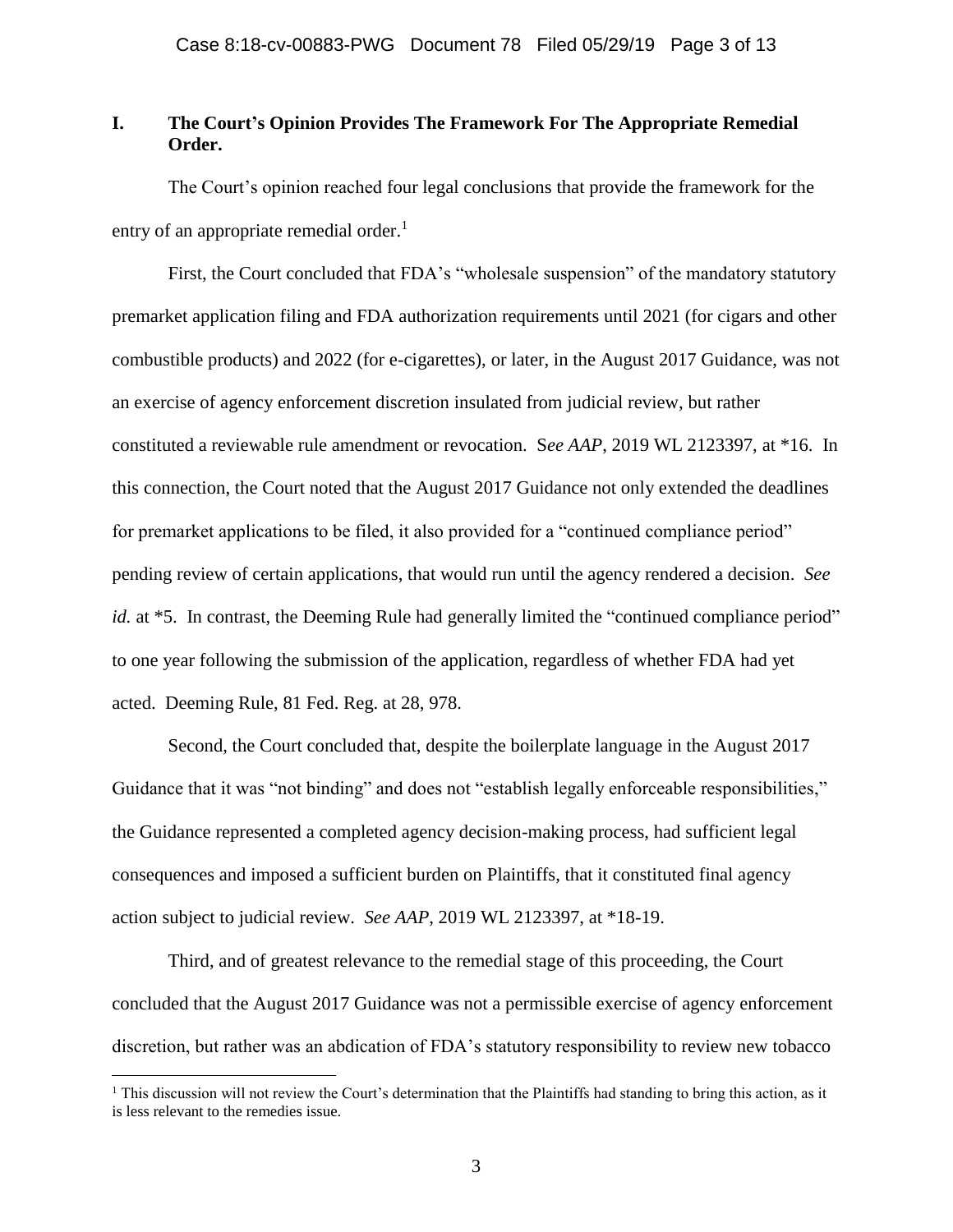products "in the prompt fashion dictated by Congress" to protect the public health before they can do harm. *Id.* at \*21. The Court explained the public health implications of the "holiday" FDA had afforded manufacturers in issuing the August 2017 Guidance – implications that also should inform the Court's determination of the appropriate remedial order:

Instead of addressing public health concerns associated with tobacco use by minors and others, the August 2017 Guidance exacerbates the situation by stating, in essence, that manufacturers can continue to advertise and sell products that are addictive and that target a youth market, like the "Apple Juice" e-cigarette discussed in Plaintiffs' Complaint, at a time when minors' use of tobacco products like e-cigarettes is at an epidemic level and rising. Arguably, the fiveyear compliance safe-harbor has allowed the manufacturers enough time to attract new, young users and get them addicted to nicotine before any of their products, labels, or flavors are pulled from the market, at which time the youth are likely to switch to one of the other thousands of tobacco products that already are approved – result entirely contrary to the express purpose of the Tobacco Control Act.

*Id.* Thus, the Court found the August 2017 Guidance inconsistent with the Tobacco Control Act and in excess of FDA's statutory authority.<sup>2</sup> *Id.* at \*21-22.

Finally, the Court concluded that the August 2017 Guidance constituted a legislative rule,

not simply a policy statement, as argued by FDA, and therefore was required to comply with the

notice and public comment requirements of the Administrative Procedure Act ("APA"). *Id.* at

\*25-26. Thus, in directing the parties to file briefs concerning the appropriate remedial order, the

Court indicated that any future Guidance providing for a compliance period must account for

<sup>&</sup>lt;sup>2</sup> As the Court is aware, on March 13, 2019, FDA issued for public comment a Draft Guidance proposing to modify the August 17, 2017 Guidance. *See* Defendants' Notice (Mar. 15, 2019), ECF No. 59; Modifications to Compliance Policy for Certain Deemed Tobacco Products, Guidance for Industry, Draft Guidance (Mar. 2019), https://www.fda.gov/media/121384/download. The March 13 Draft Guidance, if made final, would also be inconsistent with the TCA and beyond the authority of FDA under the reasoning of the Court's opinion. Like the August 2017 Guidance now vacated by this Court, the March 13 Draft Guidance does not represent a case-by-case exercise of enforcement discretion by FDA, but rather simply redefines the categories of products exempt from premarket review application requirements, shortens the compliance period by only a single year, and permits products to be marketed for an indefinite period during FDA's consideration of the applications. *Id.* In addition, as Plaintiffs have argued in comments filed with FDA, the March 13 Draft Guidance is an inadequate response by FDA to the youth e-cigarette epidemic.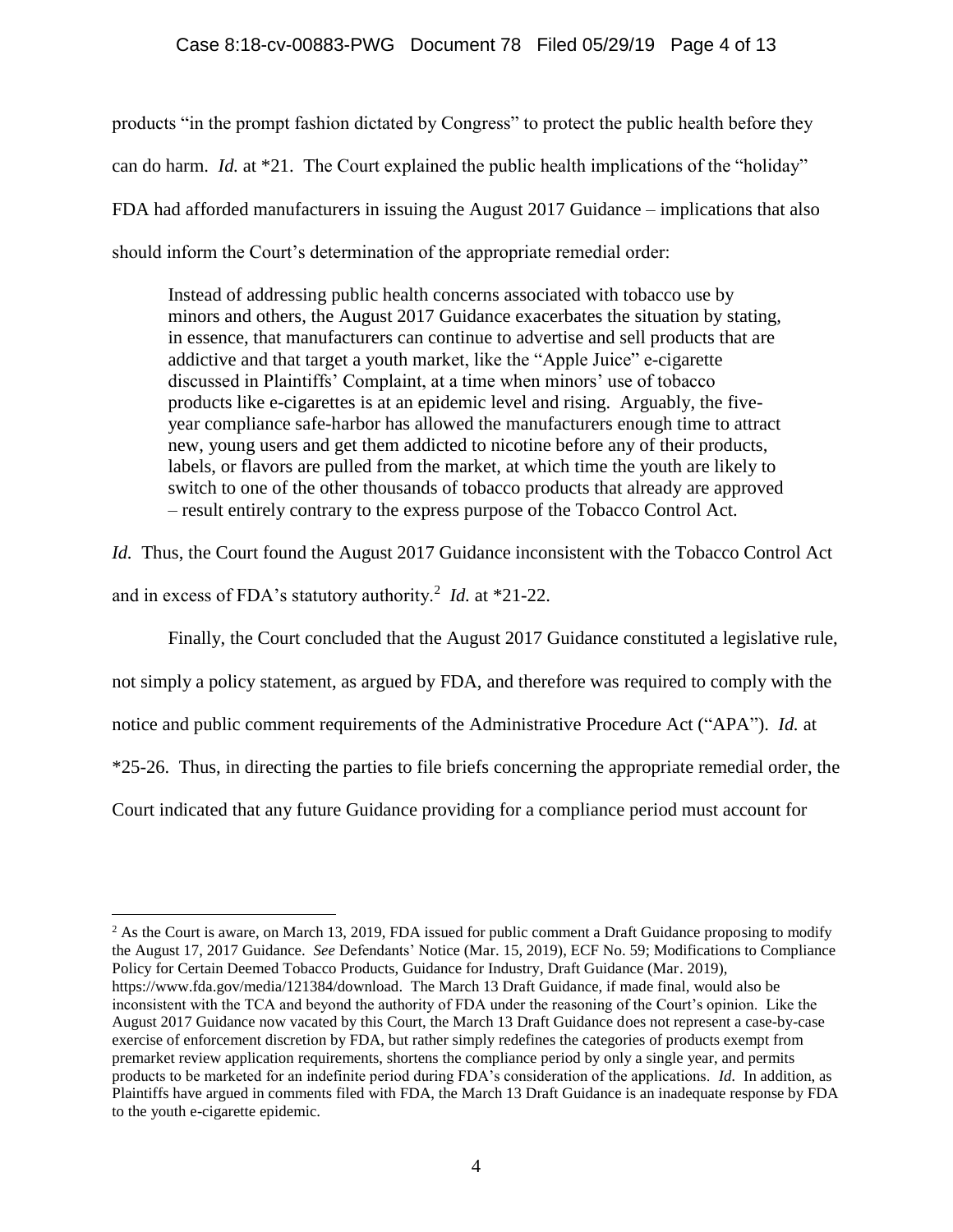notice and comment required by the APA. *Id.* at \*26. For these reasons the Court vacated the August 2017 Guidance. *Id.*

## **II. Vacating The August 2017 Guidance Restores Premarket Review To Its Central Role In The Regulation Of New Tobacco Products.**

 By vacating the August 2017 Guidance, this Court's Opinion and Order establishes that all deemed tobacco products, including new e-cigarettes and cigars, on the market as of August 8, 2016, are not being lawfully marketed because they lack a premarket order and are subject to FDA enforcement if they remain on the market.

The Court's Opinion thus restores the premarket review process to the central role it was designed to play under the Tobacco Control Act. Manufacturers of new tobacco products who wish to continue marketing those products in the future now are required, and have a strong incentive, to submit high quality premarket applications as quickly as possible in order to avoid the possibility of FDA enforcement proceedings. Moreover, by returning to the status quo before the August 2017 Guidance and in contrast to the situation created by that Guidance, any undue delay caused by manufacturers' failure to file full and complete applications, or delays by FDA in responding to them, would not result in an indefinite period during which new tobacco products are allowed to be marketed without obtaining the required FDA marketing order.

# **III. The Court Should Issue A Remedial Order To Minimize The Future Harm Resulting From FDA's Illegal Action.**

Vacatur alone, however, cannot remedy all the harm that has resulted from FDA's unlawful action. This Court found that the "safe harbor" created for manufacturers under the August 2017 Guidance has contributed to the current epidemic of e-cigarette use among teens because it "allowed the manufacturers enough time to attract new, young users and get them addicted to nicotine. . . ." *See AAP*, 2019 WL 2123397, at \*21. Even the FDA Commissioner

5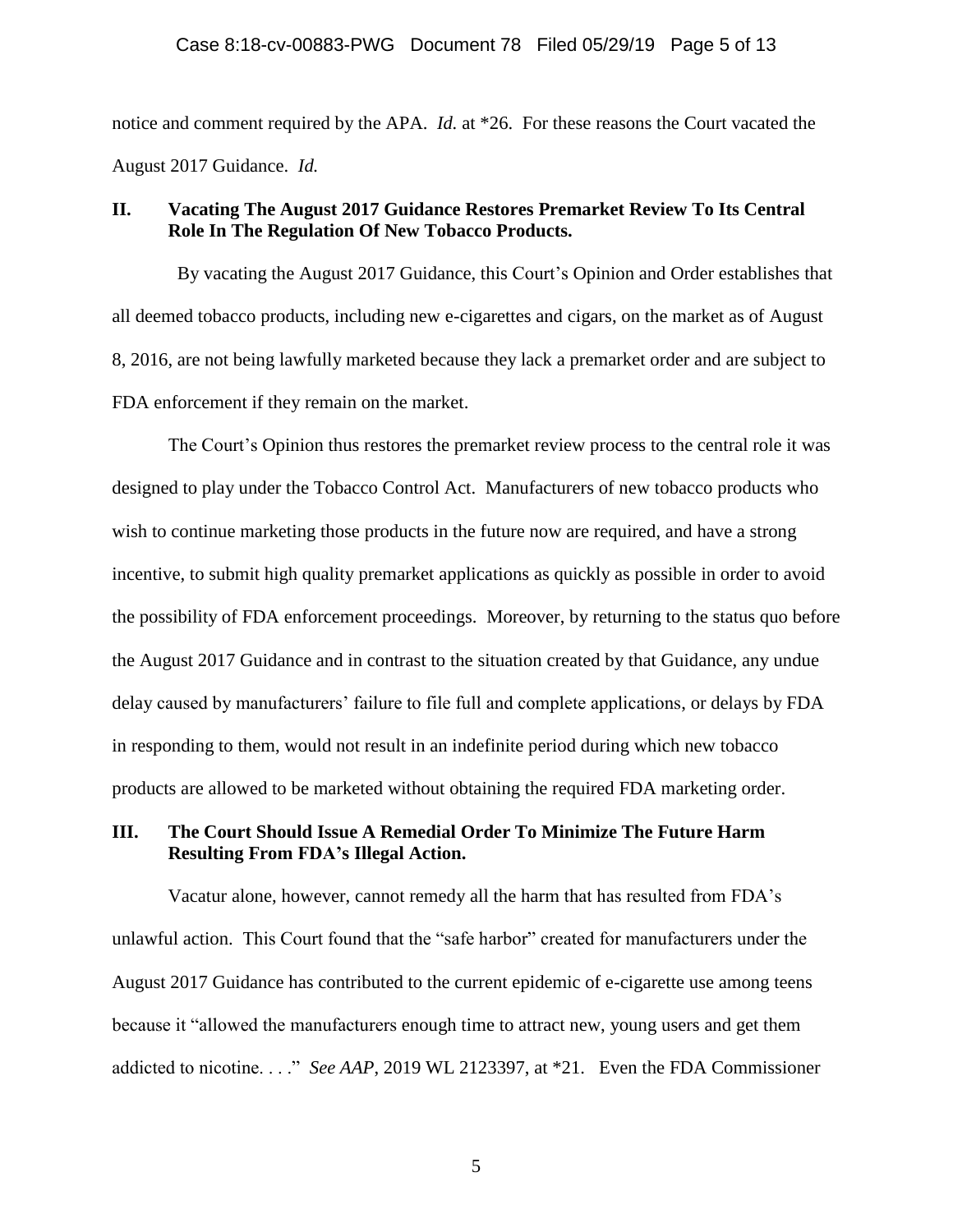## Case 8:18-cv-00883-PWG Document 78 Filed 05/29/19 Page 6 of 13

who promulgated the August 2017 Guidance recently expressed regret that the agency did not require applications to be submitted earlier, admitted the agency had "struck the wrong balance" on e-cigarettes, and expressed hope that FDA would consider removing from the market the nicotine pod e-cigarettes like JUUL that have contributed most to the current crisis.<sup>3</sup>

Had the Deeming Rule been allowed to take full effect, newly-deemed products would have remained on the market only if their manufacturers had filed their applications by August 2018 and generally would have remained on the market only until August 2019 if FDA had not granted the applications by then. Deeming Rule, 81 Fed. Reg. at 28,978. Thus, under the Deeming Rule, the August 2019 deadline would be approaching and any products for which applications had not been filed presumably would have been off the market for nearly a year. *Id.*

Instead, by virtue of the now-vacated August 2017 Guidance, all the products that have created this crisis remain on the market and, with no incentive for filing applications, manufacturers have not done so. Furthermore, the Draft Guidance issued by FDA in March 2019 would not remedy the problem. Even if that Guidance is finalized at some time in the future, all the products that have given rise to this crisis would remain on the market with no FDA review for all or nearly all the same time as under the August 2017 Guidance. Furthermore, once an application is filed, those products would still remain on the market indefinitely pending FDA's eventual disposition of those applications, no matter how long it takes FDA to reach a decision or even if the delay is caused by the actions of the manufacturer.

Thus, given that FDA's illegal action in abrogating the deadlines established by the Deeming Rule has created a public health crisis and left a multitude of products on the market with no legal authorization, this Court should exercise its broad equitable authority to effectuate

<sup>3</sup> *See, e.g.,* Angelica LaVito, *Former FDA Chief Gottlieb: 'We Struck the Wrong Balance' On E-Cigarettes*, CNBC (May 21, 2019), https://www.cnbc.com/2019/05/21/former-fda-chief-gottlieb-we-struck-the-wrong-balance-on-ecigarettes.html.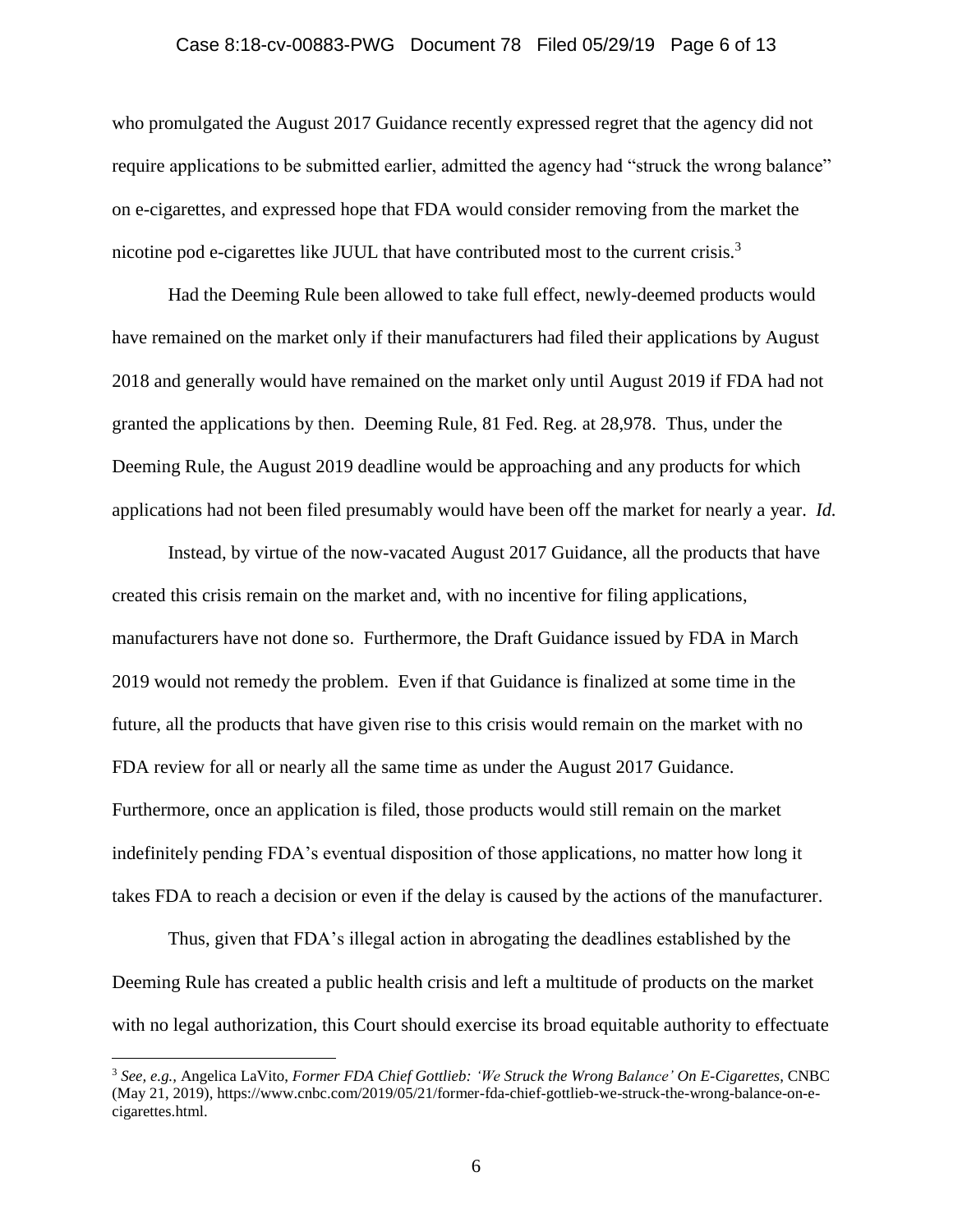## Case 8:18-cv-00883-PWG Document 78 Filed 05/29/19 Page 7 of 13

the terms of FDA's original Deeming Rule requirements and restore the agency, the industry and the public to the positions they would have held if FDA has not acted illegally. Unfortunately for the young people who have become addicted to nicotine in the last two years as a result of the FDA's action, no action taken now can undo the harm that has been done. However, prompt reimplementation of the premarket review requirements can at least stop the damage from impacting more and more people, especially youth. The effectiveness of a remedial order will be negated if a new, lengthy regulatory process is permitted, leading to an extended period during which manufacturers again operate with a "safe harbor," protected from premarket review. FDA's original requirement is now back in effect.

In devising an appropriate remedy in a case involving an agency's abdication of statutory responsibilities, the "Court may tailor its remedy to the unlawful agency behavior" and "while the court must act within the bounds of the statute and without intruding into the administrative province, it may adjust its relief to the exigencies of the case in accordance with the equitable principles governing judicial action." *See Thompson v. U.S. Dep't of Hous. & Urban Dev.*, 348 F. Supp. 2d 398, 464-65 (D. Md. 2005) (quoting *Indiana & Mich. Elec. Co. v. Fed. Power Comm'n*, 502 F.2d 336, 346 (D.C. Cir. 1974); *see also NAACP v. Sec'y of Hous. & Urban Dev.*, 817 F.2d 149, 160 (1st Cir. 1987) (holding with respect to 5 U.S.C. § 706(2)(A) that a court, "where it finds unlawful agency behavior, may tailor its remedy to the occasion"); *Thompson v. U.S. Dep't of Hous. & Urban Dev.*, 2006 WL 581260, at \*9-10 (D. Md. Jan. 10, 2006) (rejecting argument that where the APA is violated "there is no judicial power to compel [an agency] to do, or consider, anything at all," and affirming that "[f]ederal agencies are not immune from the federal court's traditional equitable powers"). Thus, this Court has broad remedial authority to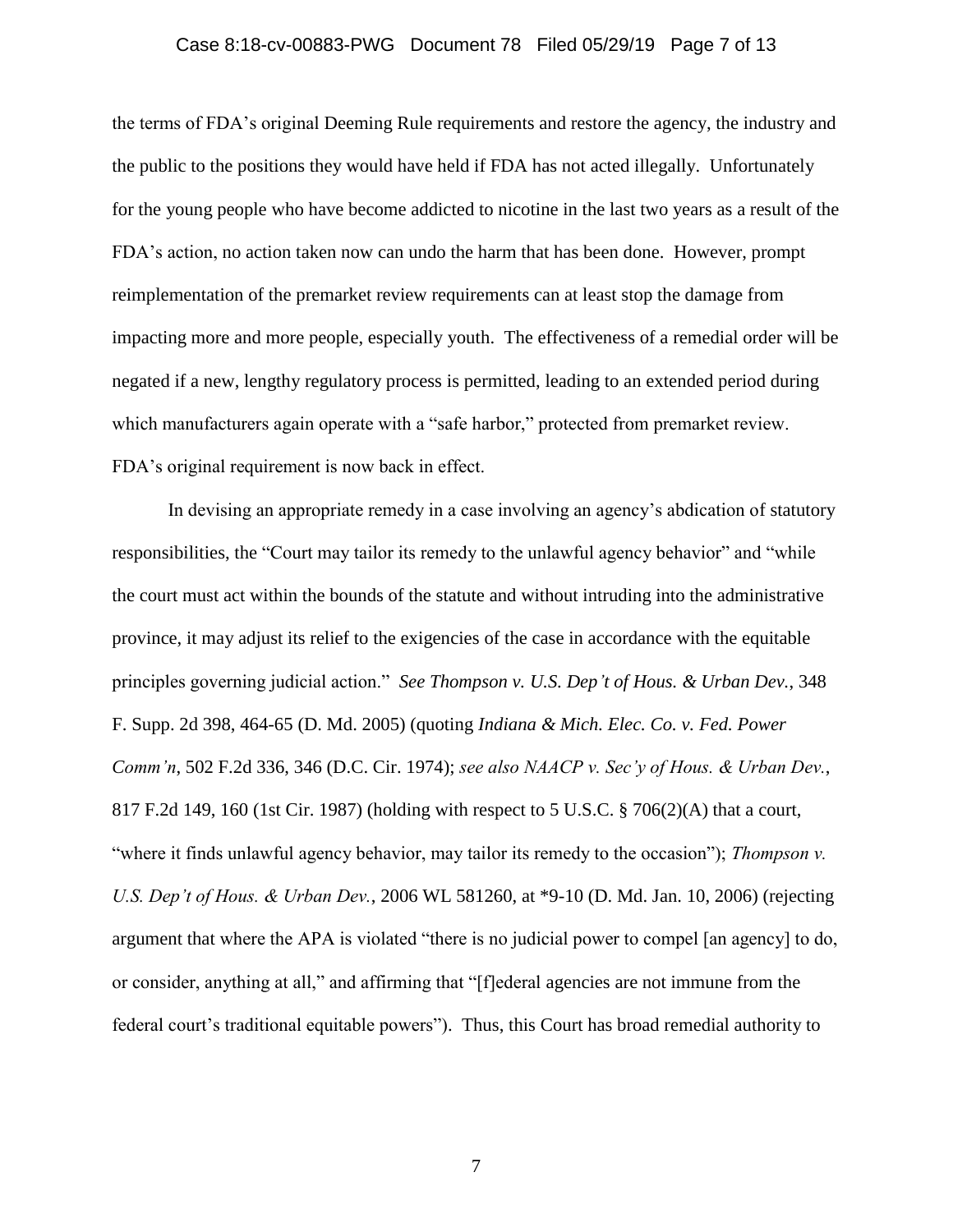#### Case 8:18-cv-00883-PWG Document 78 Filed 05/29/19 Page 8 of 13

require that the premarket review process be restored in a manner consistent with the deadlines and time limits in the Deeming Rule, to effectuate the public health objectives of the TCA.

Accordingly, to address what Plaintiffs and FDA agree is a public health crisis, and consistent with the principles set forth in the Court's Opinion, Plaintiffs propose that the Court enter an order with the following provisions:

First, FDA must take whatever actions are necessary and in accord with the APA, to allow new tobacco products on the market as of the August 8, 2016 effective date of the Deeming Rule to remain on the market without being subject to FDA enforcement actions, *only* under the following conditions:

- 1. Applications for marketing orders must be filed within 120 days of issuance of this Court's order and products for which applications have not been filed within this period shall be subject to FDA enforcement actions;
- 2. Products for which applications have been timely filed may remain on the market without being subject to FDA enforcement actions for a period not to exceed one year from the date of application while FDA considers the application.<sup>4</sup>

These dual requirements are consistent with the Court's holdings that FDA's enforcement discretion does not extend to an across-the-board suspension of enforcement of the TCA's mandatory premarket approval process. *AAP*, 2019 WL 2123397, at \*21**-**22. In directly addressing that abdication, these requirements are tailored to fit the specific legal violation found by the Court. *Thompson*, 348 F. Supp. 2d at 464-65.

<sup>4</sup> Under this order, FDA would be free to impose sales or other restrictions on the products as further conditions to their remaining on the market during the premarket review process. The agency also would be free to deny certain deemed products or categories of deemed products any period of time during which they could stay on the market without a marketing order.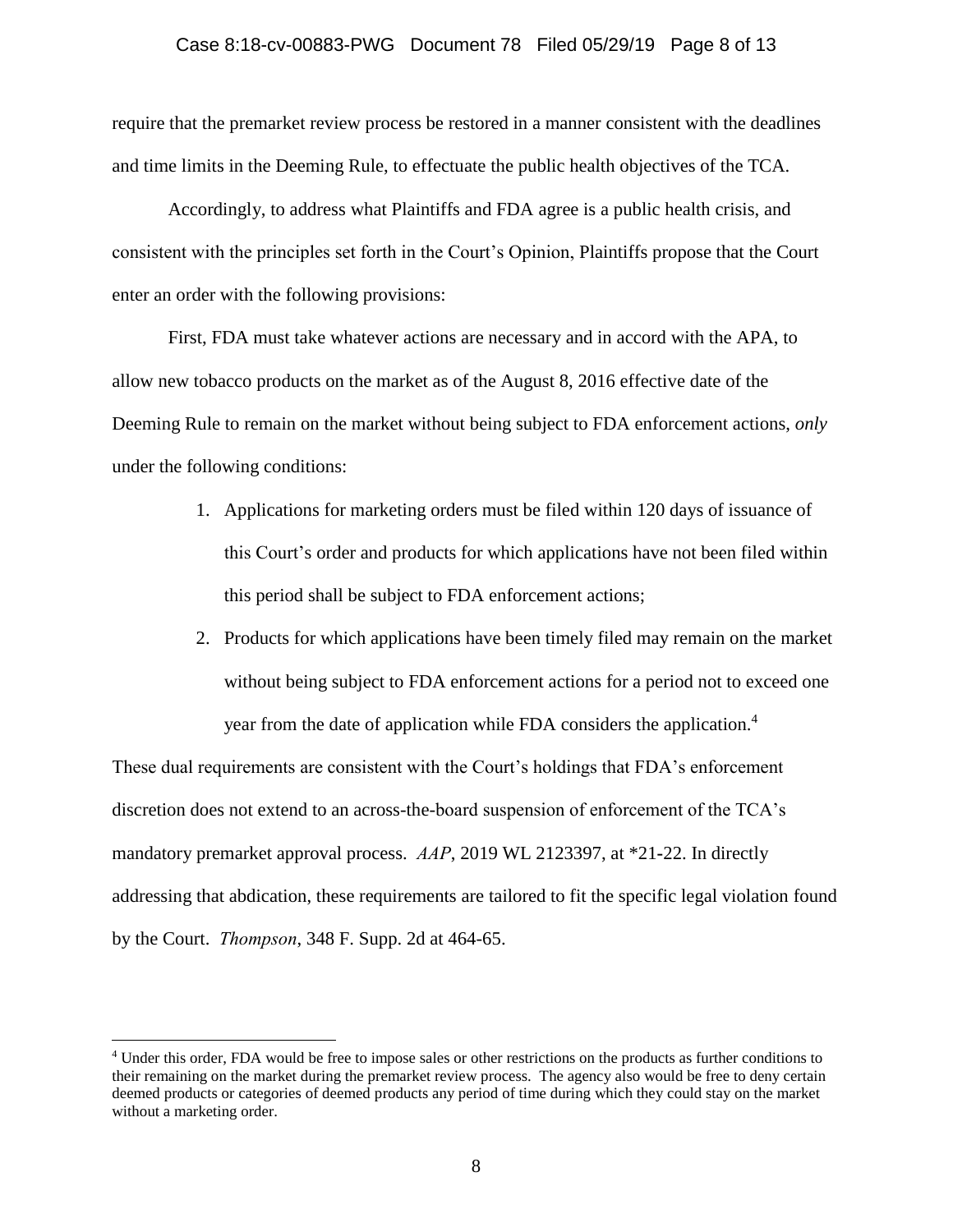#### Case 8:18-cv-00883-PWG Document 78 Filed 05/29/19 Page 9 of 13

Second, FDA shall report to the Court quarterly on the measures it is taking to carry out its premarket review responsibilities under the TCA, including reporting the number and nature of the enforcement actions it has undertaken against companies for marketing their products without a marketing order. Given FDA's record of non-compliance with the TCA's mandatory premarket review requirements, there is considerable reason to be concerned that, in the absence of Court supervision, FDA would accomplish through inaction what it has sought to permit through postponement of regulation. This regular reporting will permit the Court to monitor FDA's enforcement activity to ensure that the agency does not create a de facto "safe harbor" for companies by simply refraining from bringing enforcement actions. *See Cobell v. Norton,* 240 F.3d 1081, 2209 (D.C. Cir 2001) (citing examples and explaining that federal courts "regularly retain jurisdiction until a federal agency has complied with its legal obligations, and have the authority to require regular progress reports in the meantime.").

Third, and for the same reasons, the Court should retain jurisdiction of this matter to ensure compliance with its vacatur and remedial orders. *Id.* 

# **IV. A Remedial Order Mandating Compliance With The Premarket Review Requirements Of The Tobacco Control Act Would Not Be Unfair To The Regulated Companies.**

The Court's Opinion and Order, which mandate that FDA apply the Tobacco Control Act's premarket review provisions to deemed products, and the additional remedial measures proposed above, are not unfair to the regulated companies.

Manufacturers of new tobacco products first subject to FDA regulation through issuance of the Deeming Rule have long been on notice that the premarket review provisions of the statute would apply to their products. FDA announced its intention to subject such products to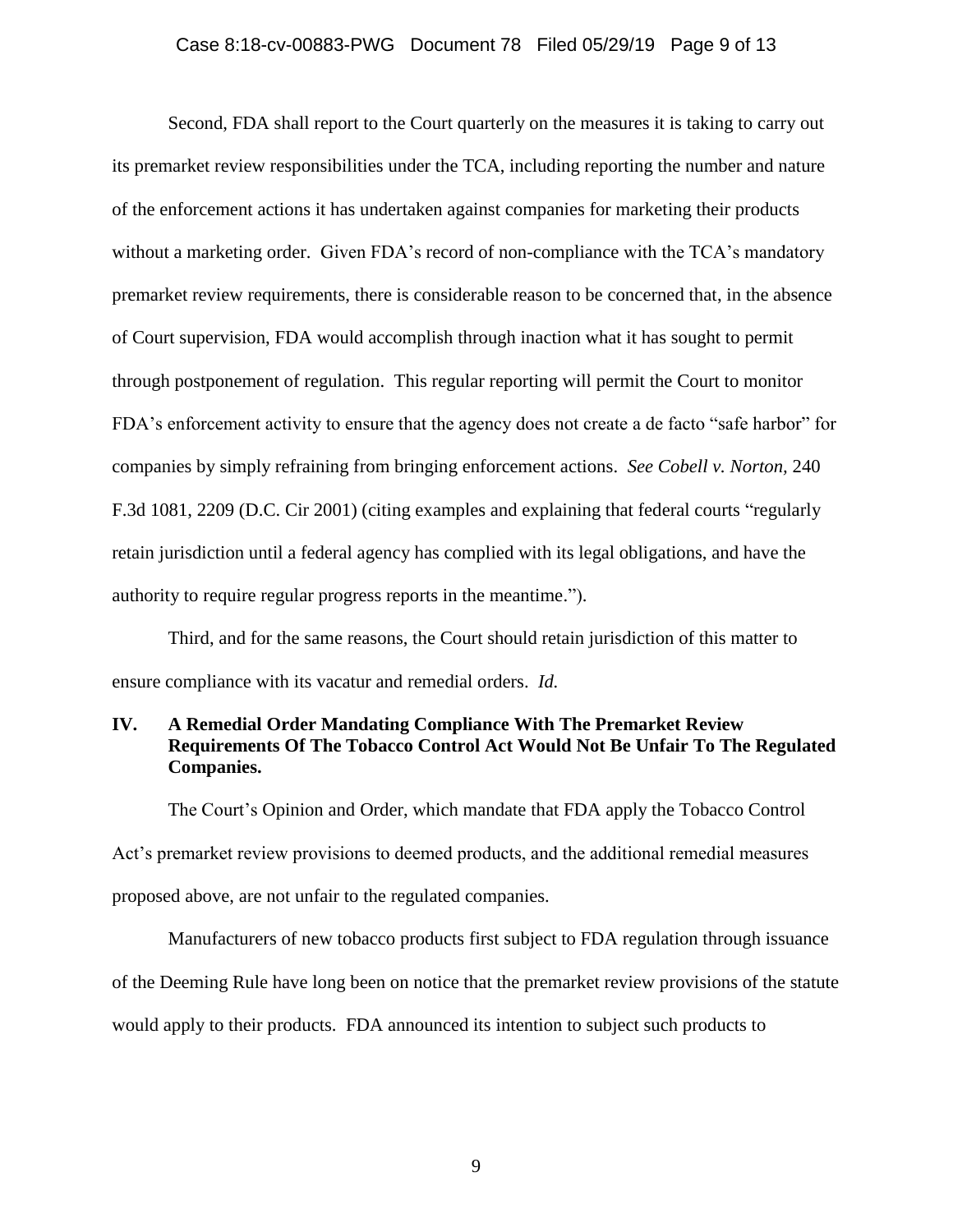## Case 8:18-cv-00883-PWG Document 78 Filed 05/29/19 Page 10 of 13

regulation in 2011,<sup>5</sup> issued a proposed rule doing so in 2014,<sup>6</sup> and promulgated a final Deeming Rule in  $2016$ .<sup>7</sup> Virtually every e-cigarette product currently on the market was introduced subsequent to FDA's declaration of intention to subject such products to regulations that include premarket review and the vast majority were introduced subsequent to issuance of the proposed rule. Thus, manufacturers of deemed products introduced their products knowing that they would be subject to the premarket review provisions of the statute and that the filing of applications would be mandatory.

Indeed, for over a year after the issuance of the Deeming Rule (until issuance of the August 2017 Guidance), those manufacturers understood that their applications would have to be filed by August 8, 2018 for their products to remain on the market. Moreover, as of the March 2018 filing of the Complaint in this case, manufacturers knew that FDA's action extending the compliance period for years into the future was under legal attack in this Court. Under the circumstances, the only prudent course for a manufacturer would be to prepare the required premarket applications long before expiration of the compliance periods set out in the August 2017 Guidance.

Nothing in the August 2017 Guidance prohibited, or even inhibited, manufacturers from developing the needed information or submitting applications for premarket review. Indeed, the agency, at the highest level, has repeatedly implored companies to file premarket applications far in advance of the compliance deadlines in the August 2017 Guidance. In September of last year, Commissioner Gottlieb made it clear that there is "no excuse for manufacturers not to file

<sup>5</sup> *See* Letter to Stakeholders from Lawrence R. Deyton, Dir., FDA Ctr. for Tobacco Products, & Janet Woodcock, Dir., FDA Ctr. for Drug Evaluation and Research, *Regulation of E-Cigarettes and Other Tobacco Products* (Apr. 25, 2011).

<sup>6</sup> *See* Dep't of Health & Human Servs., Deeming Tobacco Products To Be Subject to the Federal Food, Drug, and Cosmetic Act, as Amended by the Family Smoking Prevention and Tobacco Control Act; Regulations on the Sale and Distribution of Tobacco Products and Required Warning Statement for Tobacco Products; Proposed Rule, 79 Fed. Reg. 23,142 (Apr. 25, 2014).

<sup>7</sup> Deeming Rule, 81 Fed. Reg. 28,974.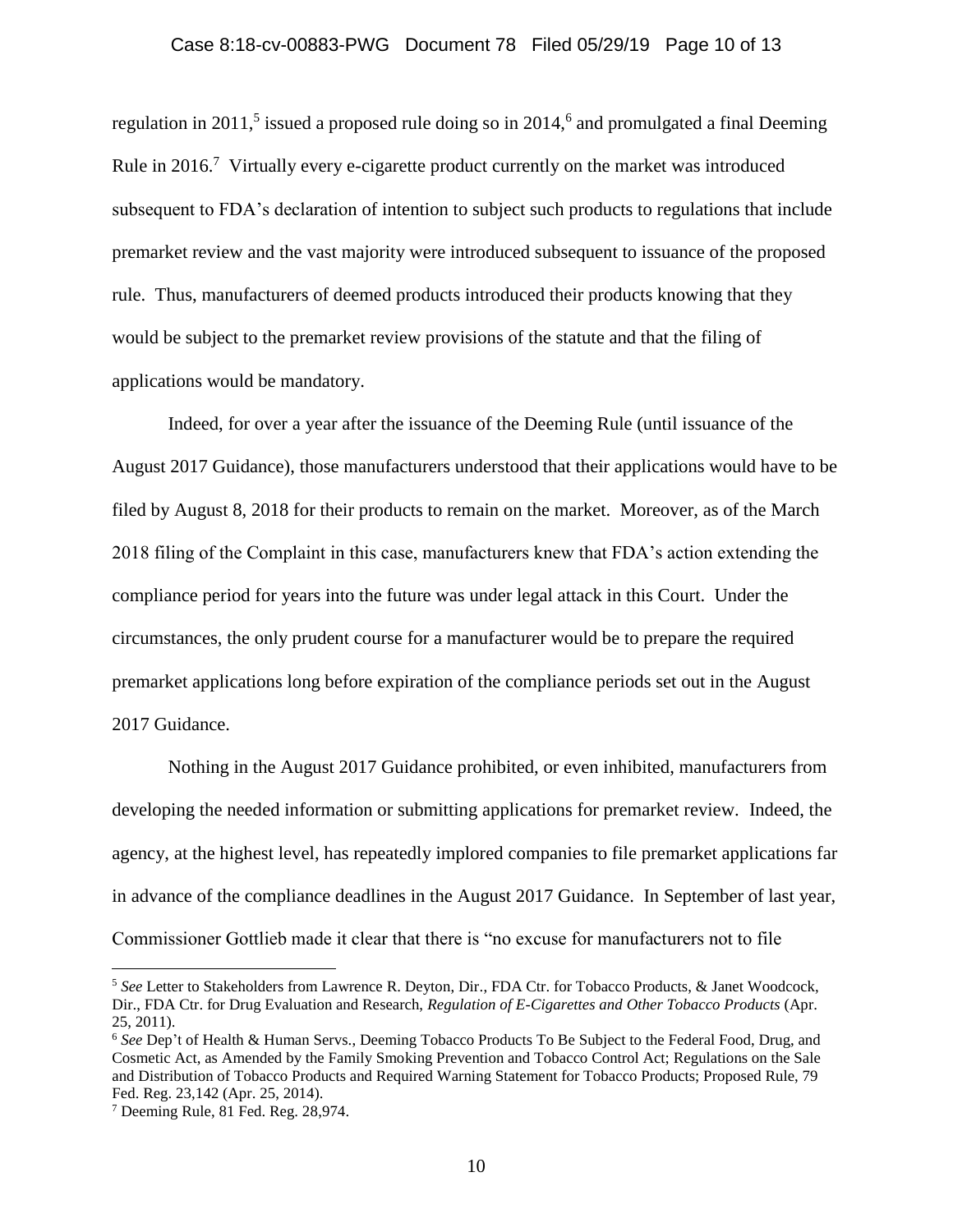#### Case 8:18-cv-00883-PWG Document 78 Filed 05/29/19 Page 11 of 13

applications with the FDA because the agency hasn't told them what they are expected to do."<sup>8</sup> When Commissioner Gottlieb announced the FDA's intention to revise the August 2017 Guidance in November of last year, he expressed hope that he would "soon see manufacturers of ENDS [Electronic Nicotine Delivery Systems] products preparing, with the FDA input as appropriate, premarket tobacco product applications (PMTAs) to demonstrate that their products meet the public health standard in the Tobacco Control Act."<sup>9</sup> As recently as March 13 of this year, when FDA unveiled its new Draft Guidance, Commissioner Gottlieb noted the multiple guidances already issued by FDA to aid industry premarket submissions and stated that "manufacturers need not wait to submit premarket tobacco product applications for ENDS products, flavored or otherwise."<sup>10</sup> Moreover, any responsible company selling products with potentially serious health consequences for youth and adults should, as a matter of course, be gathering health-related information about its products. They should need little time to complete the applications based on the evidence they have gathered over the last nearly three years.

As this Court wrote, "manufacturers long have been on notice that they will have to file premarket approval applications, substantial equivalence reports, and exemption requests, and if they have chosen to delay their preparations to do so, then any hardship occasioned by their now having to comply is of their own making." *See AAP*, 2019 WL 2123397, at \*26. Nor is there

<sup>8</sup> Press Release, FDA, Statement From FDA Comm'r Scott Gottlieb, M.D., On New Steps to Address Epidemic of Youth E-Cigarette Use (Sept. 12, 2018), https://www.fda.gov/news-events/press-announcements/statement-fdacommissioner-scott-gottlieb-md-new-steps-address-epidemic-youth-e-cigarette-use.

<sup>9</sup> Press Release, FDA, Statement From FDA Comm'r Scott Gottlieb, M.D., On Proposed New Steps to Protect Youth by Preventing Access to Flavored Tobacco Products and Banning Menthol in Cigarettes (Nov. 15, 2018), https://www.fda.gov/news-events/press-announcements/statement-fda-commissioner-scott-gottlieb-md-proposednew-steps-protect-youth-preventing-access.

<sup>&</sup>lt;sup>10</sup> Press Release, FDA, Statement From FDA Comm'r Scott Gottlieb, M.D., On Advancing New Policies Aimed At Preventing Youth Access to, and Appeal of Flavored Tobacco Products, Including E-Cigarettes and Cigars, (Mar. 13, 2019), https://www.fda.gov/news-events/press-announcements/statement-fda-commissioner-scott-gottlieb-mdadvancing-new-policies-aimed-preventing-youth-access.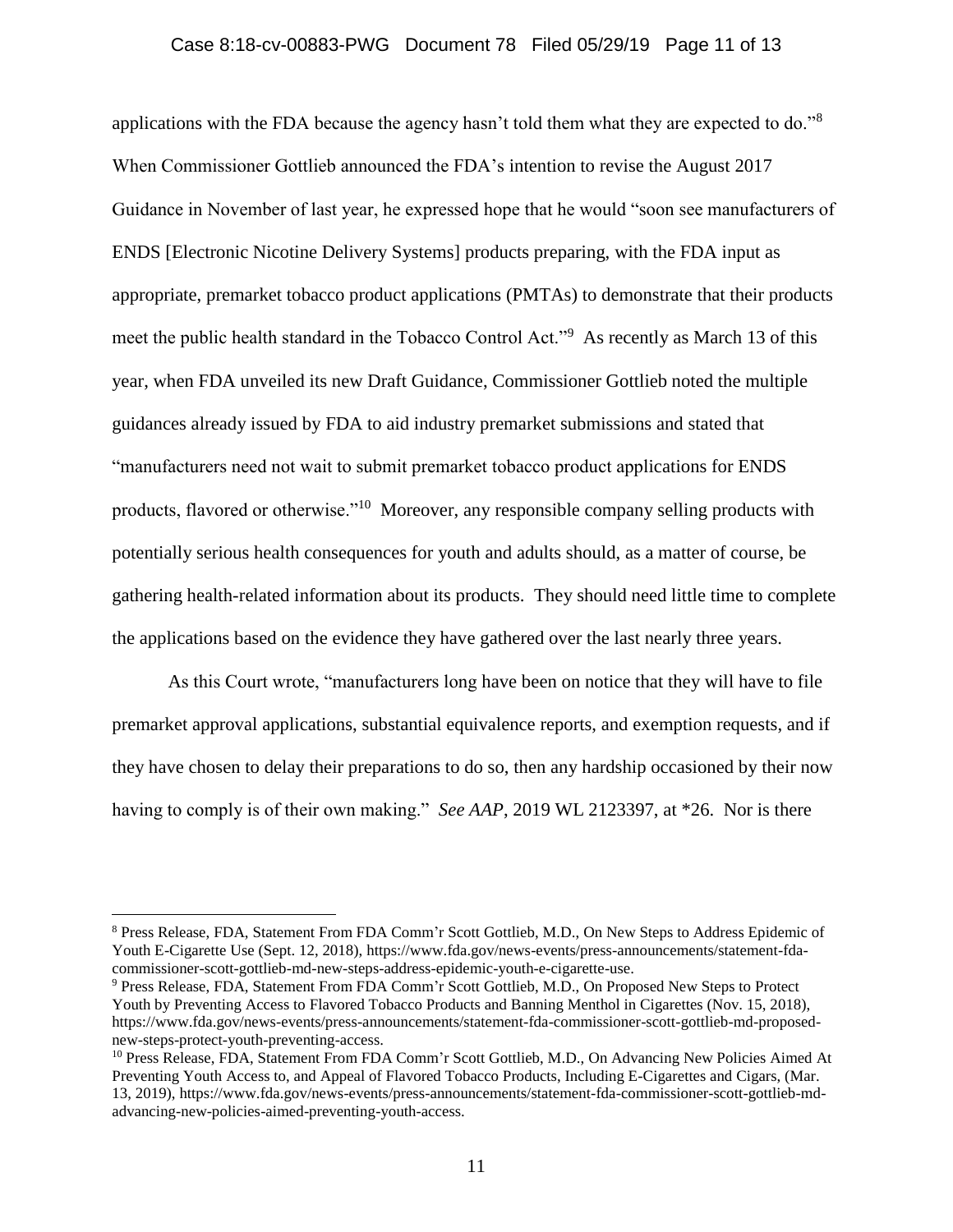#### Case 8:18-cv-00883-PWG Document 78 Filed 05/29/19 Page 12 of 13

any barrier to FDA making decisions to grant or deny those applications. Indeed, it recently granted a Premarket Tobacco Application for a heated cigarette tobacco product.<sup>11</sup>

Thus, prudent manufacturers should be in a position to file the required premarket applications and FDA should be in a position to determine their sufficiency under the standards in the Tobacco Control Act. No further compliance period or other "safe harbor" is necessary or desirable.

#### **CONCLUSION**

 For these reasons, Plaintiffs urge the Court to enter a remedial order that seeks to ameliorate the harm caused to public health by the unlawful August 2017 Guidance by requiring FDA to adhere to the statutorily mandated premarket review process, and regularly report to the Court on implementation steps taken and enforcement activities directed at companies marketing tobacco products without required marketing orders. The Court should also retain jurisdiction to enforce the terms of the order.

<sup>&</sup>lt;sup>11</sup> Press Release, FDA, FDA Permits Sale of IQOS Tobacco Heating System Through Premarket Tobacco Product Application Pathway (Apr. 30, 2019), https://www.fda.gov/news-events/press-announcements/fda-permits-saleiqos-tobacco-heating-system-through-premarket-tobacco-product-application-pathway.